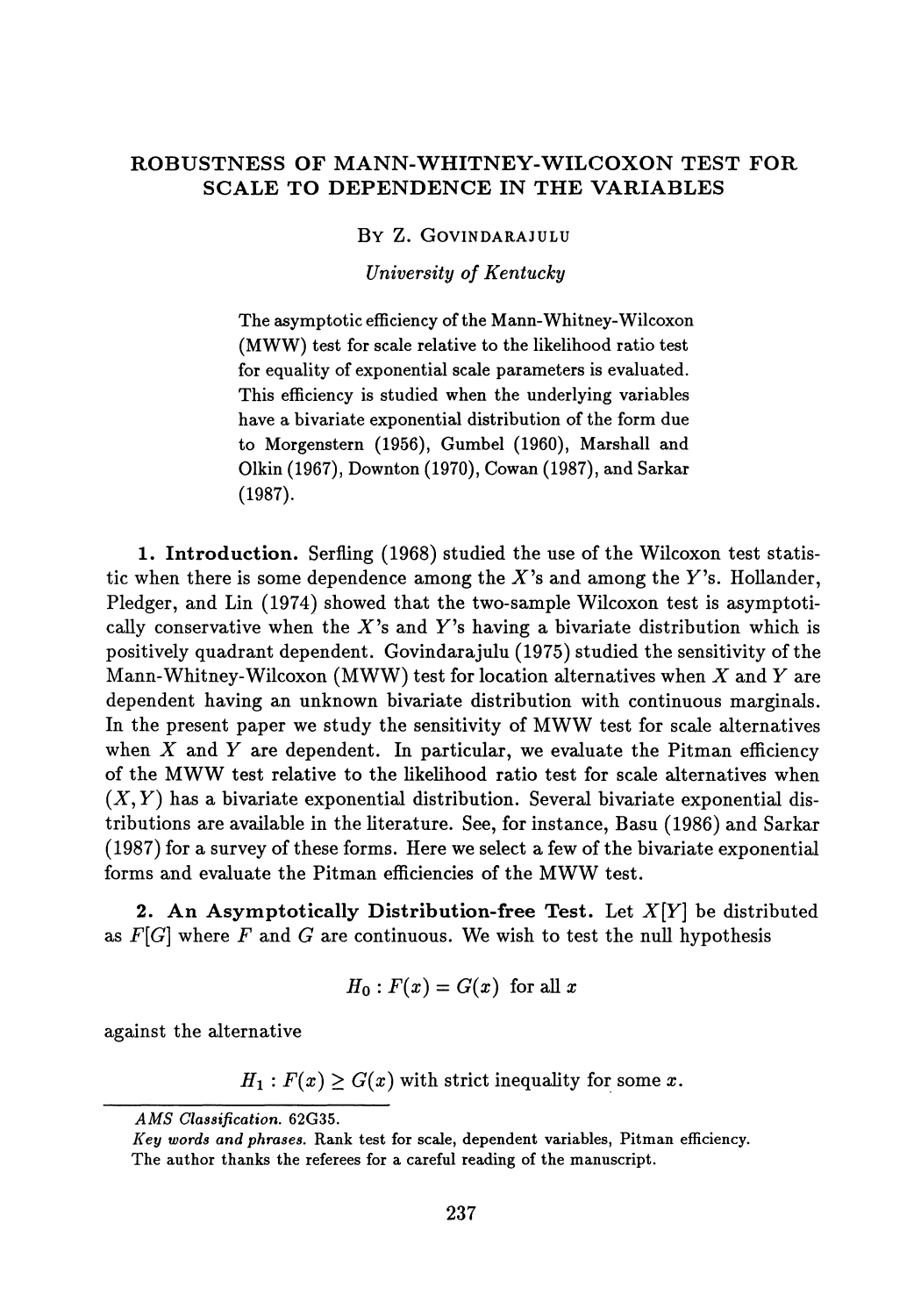#### 238 Z. *Govindarajulu*

Let  $(X_i, Y_i)$ ,  $i = 1, 2, ..., n$  denote a random sample of size *n* drawn from  $H(x, y)$ . Let  $H_n(x,y),$   $F_n(x)$  and  $G_n(y)$  respectively denote the empirical distribution func  $\text{tions (e.d.f.'s) based on the samples } (X_i, Y_i) (i = 1, \ldots, n), (X_1, \ldots, X_n) \text{ and } (Y_1, \ldots, Y_n)$ *Y<sub>n</sub>*). Let  $Z_{ij} = 1$  or 0 according as  $X_i \leq Y_j$  or  $X_i > Y_j$  respectively for  $1 \leq i, j \leq n$ . Define

 $U = n^{-2} \sum_{i=1}^{n} \sum_{j=1}^{n} Z_{ij} = \int_{-\infty}^{\infty} F_n(x) dG_n(x).$ 

Then we have the following result of Govindarajulu (1975), which was indepen dently obtained by Hollander, Pledger, and Lin (1974).

RESULT 1. With the above notation, for all continuous *F* and *G* we have

$$
\lim_{n\to\infty} P\{n^{\frac{1}{2}}(U-p)/\sigma\leq z\}=\Phi(z), \text{ for all } z,
$$

where

$$
(1) \t\t\t p = \int F dG.
$$

$$
\sigma^{2} = 2 \iint_{x < y} F(x)[1 - F(y)]dG(x)dG(y)
$$
  
+ 
$$
2 \iint_{x < y} G(x)[1 - G(y)]dF(x)dF(y)
$$
  
- 
$$
2 \iint_{-\infty}^{\infty} [H(x, y) - F(x)G(y)]dG(x)dF(y),
$$

and Φ denotes the standard normal distribution function.

PROOF. See Theorem 2.1 of Govindarajulu (1975).

One can rewrite  $\sigma^2$  as

(3) 
$$
\sigma^2 = \int F^2 dG + \int G^2 dF - 2 \int \int H(x, y) dF(y) dG(x) - (1 - 2p)^2.
$$

In order to test  $H_0$  against  $H_1,$  we reject  $H_0$  when  $U$  exceeds some  $k_\alpha (\frac{1}{2} < k_\alpha < 1)$ where  $k_{\alpha}$  is determined by  $\alpha$ . Now since  $F \geq G, E[F(Y) - G(Y)] = 0$  if and only if  $F(Y) = G(Y)$  with probability one. Thus the test is consistent against  $H_1$ . To see this clearly, for large *n* we have  $k_{\alpha} = (\frac{1}{2}) + \sigma(H_0)z_{\alpha}n^{-\frac{1}{2}}$  and the power of the test is  $\Phi$   $\left|\left\{(p-\frac{1}{2})n^{\frac{1}{2}}-\sigma(H_0)z_\alpha\right\}/\sigma(H_1)\right|$  which tends to one as  $n\to\infty$  since  $p > \frac{1}{2}$  where  $\sigma(H_0)$  and  $\sigma(H_1)$  respectively denote the values of  $\sigma$  under  $H_0$  and *H*<sub>1</sub>. Also note that  $\sigma^2(H_1) > \sigma^2(H_0) - (1-2p)^2$ . Since  $\sigma^2$  under  $H_0$  is not free of  $H(x, y)$ , the test is not distribution-free. A consistent estimator of  $\sigma^2$  under  $H_0$  is given by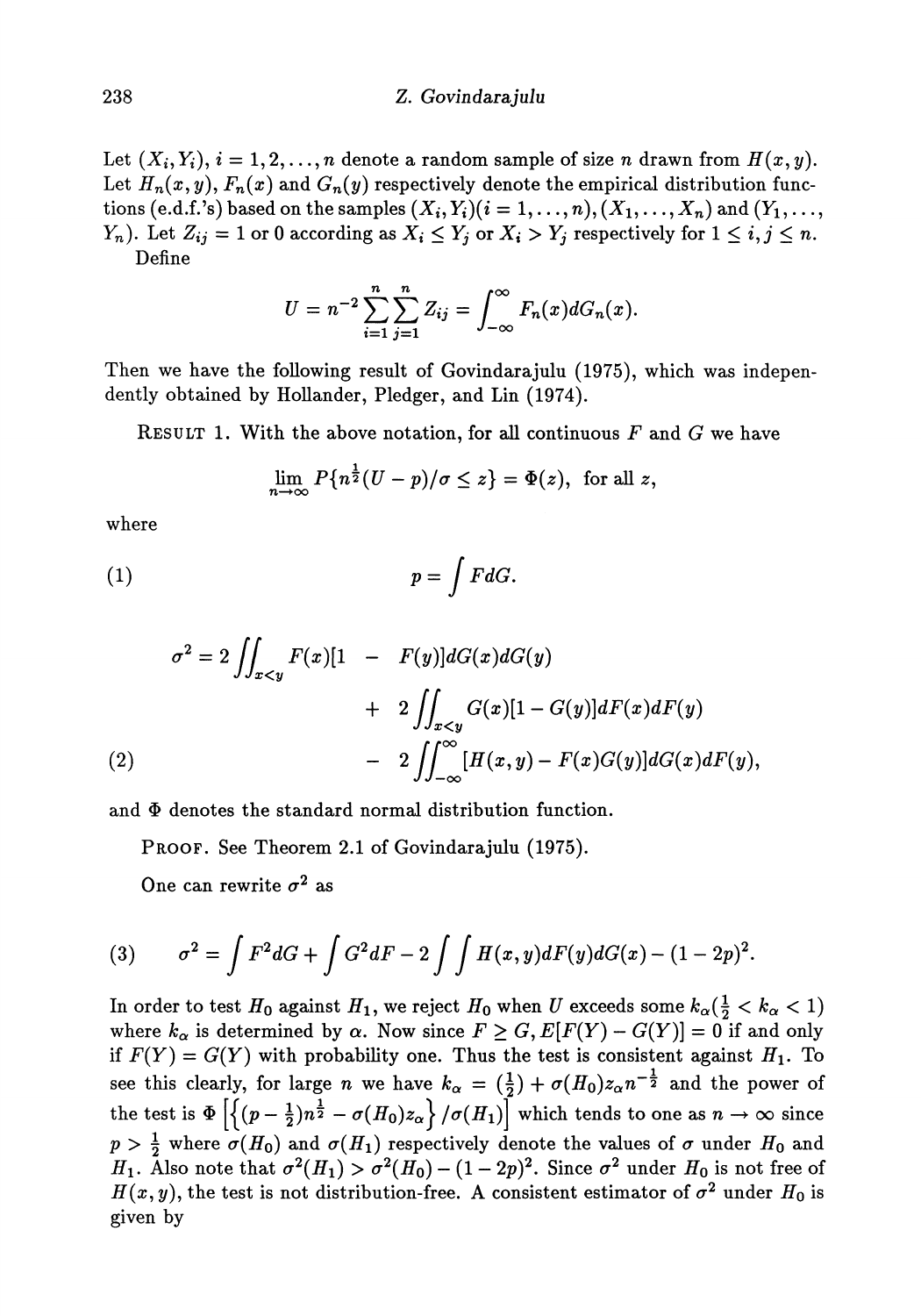(4) 
$$
\hat{\sigma}^2 = \frac{2}{3} - 2n^{-2} \sum_{i=1}^n \sum_{j=1}^n H_n(Y_i, X_j).
$$

Thus, an asymptotically distribution-free test of  $H_0$  against  $H_1$  is obtained by using  $\hat{\sigma}^2$  in the place of  $\sigma^2$ . Thus

$$
k_{\alpha}=\frac{1}{2}-\hat{\sigma}n^{-\frac{1}{2}}\Phi^{-1}(\alpha) \text{ for large } n.
$$

### **Certain Remarks.**

(i) Let 
$$
U^* = [n(n-1)]^{-1} \sum_{i \neq j} Z_{ij}
$$
. Consider

$$
U - U^* = \{-1/n^2(n-1)\} \sum_{i \neq j} Z_{ij} + n^{-2} \sum_{i=1}^n Z_{ii}.
$$

Thus

$$
n^{\frac{1}{2}}|U-U^*| \leq 2/n^{\frac{1}{2}} \to 0 \text{ as } n \to \infty.
$$

Hence,  $U^*$  is asymptotically equivalent to  $U$ .

(ii) Suppose that  $n_N$  is random which is independent of  $(X_i, Y_i), i = 1, 2, \ldots$ , and there exists a positive integer N such that  $n_N/N$  converges to  $\lambda$  ( $0 < \lambda < \infty$ ) in probability. Then

$$
P[n_N^{\frac{1}{2}}(U-p)/\sigma \leq z] \to \Phi(z) \text{ as } N \to \infty.
$$

(This result is useful for handling the censored samples case.)

(iii) If one wishes to test  $H_0$  against  $H_2: F \leq G$ , one should interchange the roles of *X* and *Y* in the test procedure for  $H_0$  against  $H_1$ .

**3. Parametric Competitor.** In this section we assume independent expo nential marginals for the distributions of *X* and *Y* and derive the likelihood ratio test procedure for testing the null hypothesis of equality of the scale parameters. Since the scale parameters of the exponential marginals are the means of the dis tributions, it is not inappropriate to use the MWW test for testing the equality of the scale parameters.

Let X have the distribution  $F(x) = 1 - \exp(-\lambda_1 x)$ ,  $x > 0$  and Y have the distribution function  $G(x) = 1 - \exp(-\lambda_2 x)$ ,  $x > 0$ . We wish to test  $H_0 : \lambda_1 = \lambda_2$ against the alternative  $H_1$  :  $\lambda_2 \neq \lambda_1$ . If  $(X_1, ..., X_n)$  and  $(Y_1, ..., Y_n)$  denote random samples from *F* and *G* respectively, one can easily show that the likelihood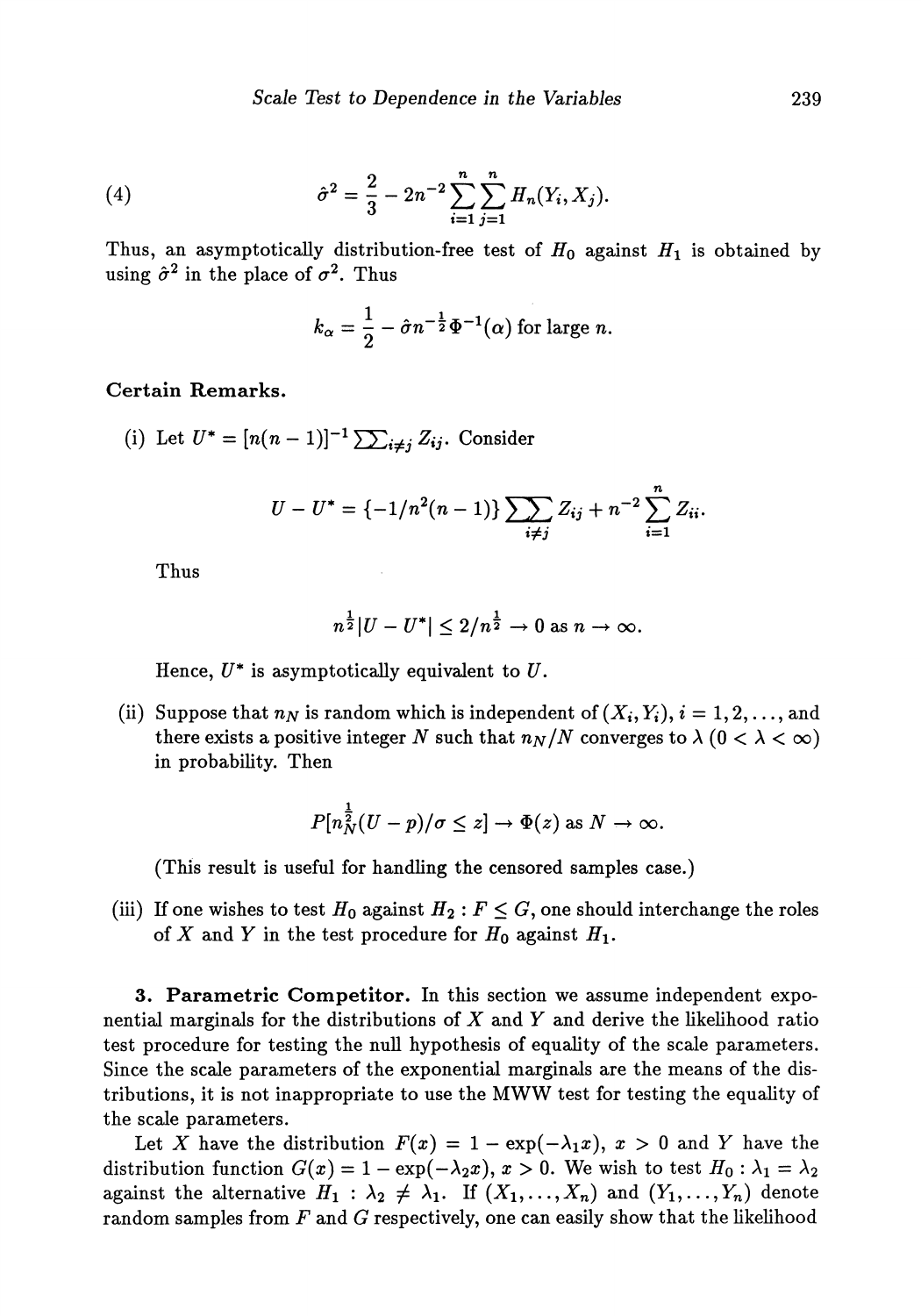ratio criterion is given by  $\Lambda$  (since  $\hat{\lambda}_1 = 1/\bar{X}$ ,  $\hat{\lambda}_2 = 1/\bar{Y}$  and  $\hat{\lambda} = 2/(\bar{X} + \bar{Y})$  when  $\lambda_1 = \lambda_2 = \lambda$ ) where

(5) 
$$
\frac{1}{4}\Lambda^{\frac{1}{n}} = \bar{X}\bar{Y}/(\bar{X} + \bar{Y})^2, \ \bar{X} = n^{-1}\sum_{1}^{n}X_i, \ \bar{Y} = n^{-1}\sum_{1}^{n}Y_i.
$$

Suppose we reject  $H_0$  when

(6) 
$$
T = n\bar{X}\bar{Y}/(\bar{X} + \bar{Y})^2 < k_{\alpha}
$$

where  $k_\alpha$  is determined by the level of significance  $\alpha.$  Notice that  $\lambda_1\bar{X}$  and  $\lambda_2\bar{Y}$ tend to unity in probability as *n* becomes large. If *Z* and *W* denote independent standard exponential random variables and *Z* and *W* denote sample means based on random samples of size *n* each, then by Slutsky's theorem, *T* has the same asymptotic distribution as *T'* where

(7) 
$$
T' = \lambda_1 \lambda_2 (\lambda_1 + \lambda_2)^{-2} n \bar{Z} \bar{W}.
$$

Next we compute the Pitman efficacy of *V* (and hence that of *T)* assuming that *Z* and *W* have a bivariate exponential distribution with standard exponential marginals (that is, having scale parameters equal to unity) and correlation coef ficient  $\rho^*$ . Note that for large n,  $(\sqrt{n}\bar{Z}, \sqrt{n}\bar{W})$  is bivariate normal with means  $(\sqrt{n}, \sqrt{n})$ , unit variances and covariance =  $E(ZW) - 1 = \text{corr}(Z, W) = \rho^*$ , since

$$
Cov(\sqrt{n}\bar{Z},\sqrt{n}\bar{W})=E(n\bar{Z}\bar{W})-n=E(ZW)+n-1-n.
$$

We need the following lemma.

LEMMA 3.1. If  $(V_1, V_2)$  is bivariate normal with mean  $(0,0)$ , unit variances *and correlation p\*, then*

(8)   
\n
$$
(i) \quad E(V_1^2 V_2) = E(V_1 V_2^2) = 0, \text{ and}
$$
\n
$$
(ii) \quad E(V_1^2 V_2^2) = 1 + 2\rho^{*2}.
$$

PROOF, (i) follows from the fact that all moments of odd orders are equal to zero and

$$
E(V_1^2 V_2^2) = E\{V_1^2 E(V_2^2 | V_1)\} = E[V_1^2 \{(1 - {\rho^*}^2) + {\rho^*}^2 V_1^2\}]
$$
  
=  $(1 - {\rho^*}^2) + 3{\rho^*}^2 = 1 + 2{\rho^*}^2$ .

For computing the Pitman efficacy of the test procedure based on *T,* we need to evaluate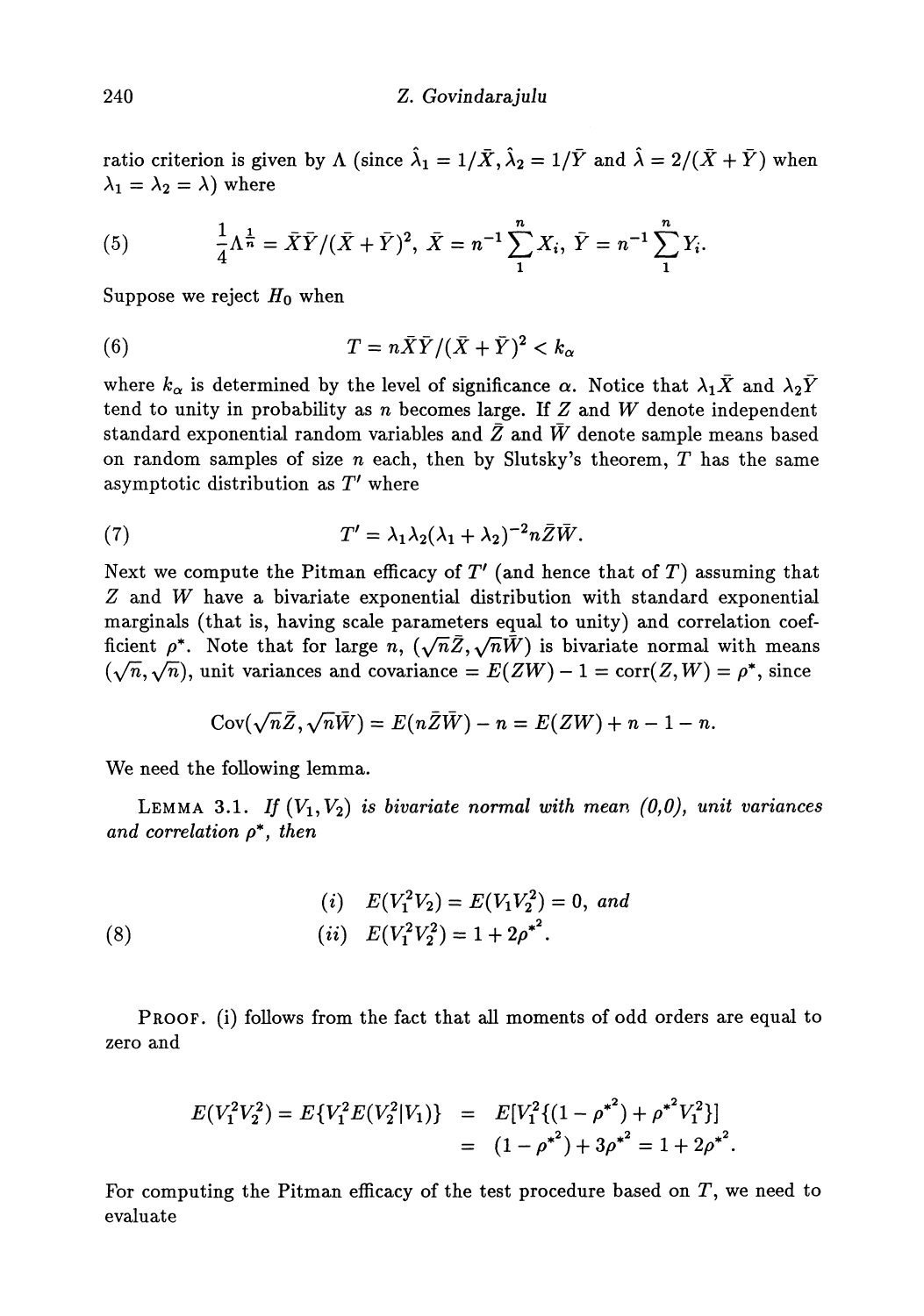(9) 
$$
E(n\bar{Z}\bar{W}|H_0) = n \text{ Cov}(\bar{Z}, \bar{W}|H_0) + n = \rho^* + n,
$$

(10) 
$$
E(n\overline{Z}\overline{W}|H_1) = n \operatorname{Cov}(\overline{Z}, \overline{W}|H_1) + \frac{n}{\lambda_2} = (\rho^* + n)/\lambda_2, \text{ when } \lambda_1 = 1.
$$

Also

$$
E(n^{2}\bar{Z}^{2}\bar{W}^{2}|H_{0}) = E{n^{2}(\bar{Z}-1)^{2}(\bar{W}-1)^{2}} + 4n^{2}E(\bar{Z}-1)(\bar{W}-1) + 2n^{2}E(\bar{Z}-1)^{2} + n^{2}
$$
  
(11)  

$$
= (1 + 2\rho^{*^{2}}) + 4n\rho^{*} + 2n + n^{2}.
$$

Hence

(12) 
$$
\operatorname{Var}(n\bar{Z}\bar{W}|H_0) = 1 + 2\rho^{*^2} + 4n\rho^* + 2n + n^2 - (p^* + n)^2 = 1 + \rho^{*^2} + 2n\rho^* + 2n.
$$

Now letting  $\theta = \lambda_2/\lambda_1$ , with  $\lambda_1 = 1$  and assuming that  $\theta = 1 \pm \xi/n^{\frac{1}{2}}$ , we obtain the Pitman efficacy of *T* to be

(13)  
\n
$$
e(T) \stackrel{\text{def}}{=} \lim_{n \to \infty} \frac{[E(T'|H_1) - E(T'|H_0)]^2}{\xi^2 \text{ var}(T'|H_0)}
$$
\n
$$
= \lim_{n \to \infty} \frac{E^2(n\bar{Z}\bar{W})(\frac{1-\lambda_2}{\lambda_2})^2}{\xi^2 \text{ var}(n\bar{Z}\bar{W})}
$$
\n
$$
= \lim_{n \to \infty} \frac{(\rho^* + n)^2(\xi^2)}{n\xi^2(1 \pm \xi/n^{\frac{1}{2}})^2(1 + \rho^{*2} + 2\rho^{*}n + 2n)}
$$
\n
$$
= \frac{1}{2(1 + \rho^*)}.
$$

**4. Asymptotic Efficiency with Respect to Scale Alternatives.** Govin darajulu (1975) studied the asymptotic efficiency of *U* relative to Student's ί-test against location alternatives. Here, we will evaluate the asymptotic efficiency of *U* relative to the T-test against scale alternatives, especially when  $(X, Y)$  has a bivariate exponential distribution of the form due to Morgenstern (1956), Gumbel (1960), Marshall and Olkin (1967), Downton (1970), Cowan (1987), and Sarker (1987). Let us assume that  $G(x) = F(\theta x)$ . Then we can rewrite the null and alternative hypotheses as

$$
H_0: \theta = 1 \text{ versus } H_1: \theta < 1.
$$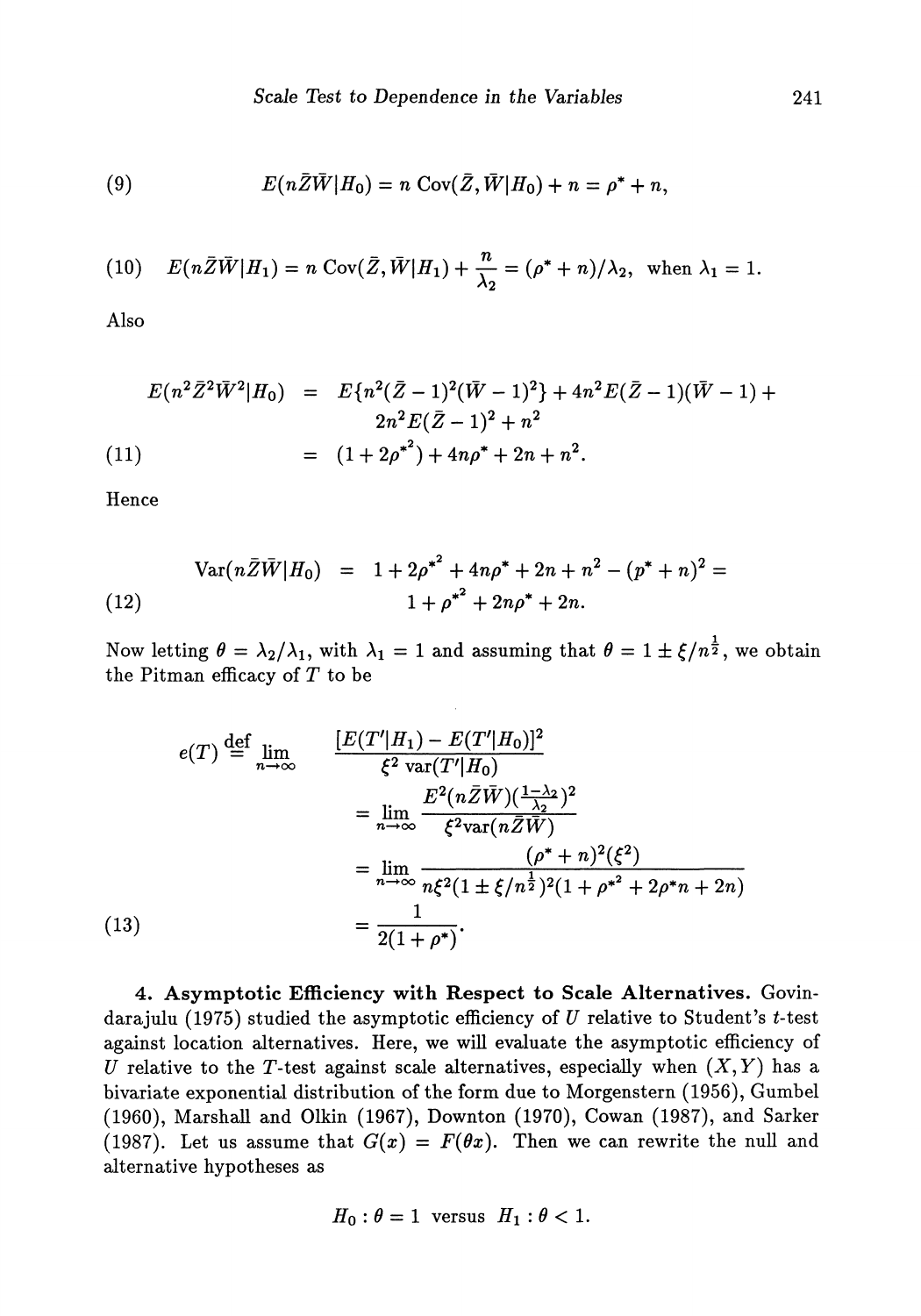Furthermore, the efficacy of the *U-test* is

(14) 
$$
e(U) = (\int y f^2(y) dy)^2 / A
$$

where

(15) 
$$
A = (2/3) - 2I(\rho)
$$

$$
I(\rho) = \int_0^1 \int_0^1 H(F^{-1}(u), F^{-1}(v)) du dv.
$$

Hence, the asymptotic efficiency of *U-test* relative to Γ-test is given by

(16) 
$$
e(U,T) = 2(1+\rho^*)(\int y f^2(y) dy)^2/A.
$$

Next we will evaluate (16) when  $H(x, y)$  is a bivariate exponential distribution having standard exponential distribution for the marginals. Then, computations yield

(17) 
$$
\int_0^\infty y f^2(y) dy = 1/4.
$$

Then

(18) 
$$
e(U, F) = (1 + \rho^*)/8A.
$$

## **The Bivariate Exponential Distribution of Morgenstern (1956).**

The joint density (in the standard form) is given by

$$
h(x,y) = e^{-x-y} [1 + \rho(2e^{-x} - 1)(2e^{-y} - 1)], \ \ x, y > 0, \ -1 < \rho < 1.
$$

Hence

$$
H(x,y) = (1 - e^{-x})(1 - e^{-y})(1 + \rho e^{-x-y})
$$

and the correlation between X and  $Y = \rho^* = \rho/4$ . Hence

$$
H(F^{-1}(u), F^{-1}(v)) = uv\{1 + \rho(1-u)(1-v)\}.
$$

Thus

$$
I(\rho) = \int_0^1 \int_0^1 H(F^{-1}(u), F^{-1}(v)) du dv
$$
  
= (1/4) + (\rho/36);  

$$
A(\rho) = (2/3) - 2I(\rho) = (3 - \rho)/18.
$$

So

(19) 
$$
e(U,t) = 9(4+\rho)/16(3-\rho).
$$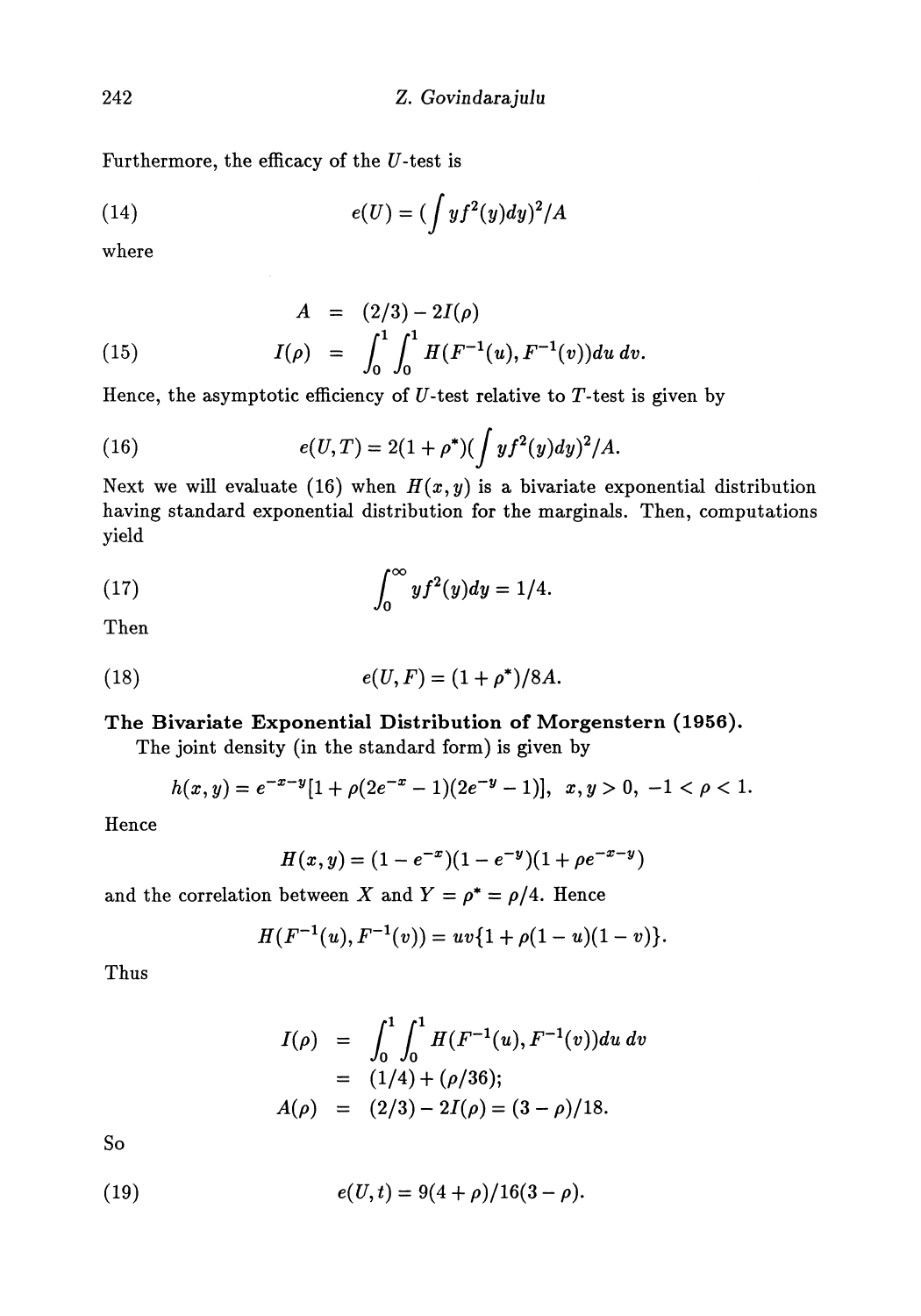|                                              | Table 4.1. Values of $e(U,T)$ |  |  |
|----------------------------------------------|-------------------------------|--|--|
|                                              | $-1$ $-0.5$ 0 0.5             |  |  |
| $\overline{e(U,T)}$ 0.42 0.56 0.75 1.01 1.41 |                               |  |  |

# **Bivariate Exponential Distribution of Gumbel (1960).**

The joint density (in standard form) is

$$
h(x,y)=e^{-x-y-\rho xy}\{(1+\rho x)(1+\rho y)-\rho\},\ \ x,y>0,\ \rho>0.
$$

Then

$$
H(x,y) = 1 - e^{-x} - e^{-y} + \exp(-x - y - \rho xy), \ \ x, y > 0, \ 0 < \rho < 1.
$$

Correlation between X and  $Y = \rho^* = \frac{e^{1/\rho}}{\rho} E_1(\rho^{-1})-1$ , where  $E_1(x) = \int_x^\infty (e^{-u}/u)du$ stands for the exponential integral. Hence

$$
I(\rho) = \int_0^1 \int_0^1 [1 - (1 - u) - (1 - v) + (1 - u)(1 - v)e^{-\rho \ln(1 - y)\ln(1 - v)}] du dv
$$
  
= 
$$
\int_0^1 \int_0^1 [1 - s - t + ste^{-\rho \ln s \ln t}] ds dt
$$
  
= 
$$
\int_0^1 \int_0^1 ste^{-\rho \ln s \ln t} ds dt.
$$

Let

$$
a(t) = \int_0^1 s e^{-\rho \ln s \ln t} ds = \int_0^1 s^{(1-\rho \ln t)} ds = (2 - \rho \ln t)^{-1}.
$$

Hence

(20)  
\n
$$
I(\rho) = \int_0^1 \{t/(2 - \rho \ln t)\} dt
$$
\n
$$
= e^{4/\rho} \int_2^\infty \frac{e^{-2v/\rho}}{\rho v} dv
$$
\n
$$
= \frac{e^{4/\rho}}{\rho} \int_{4/\rho}^\infty \frac{e^{-w}}{w} dw = \frac{e^{4/\rho}}{\rho} E_1(4/\rho).
$$

So,

(21) 
$$
e(U,T) = (1+\rho^*)/4[(4/3)-(4/\rho)e^{4/\rho}E_1(4/\rho)].
$$

Computations yield the following table.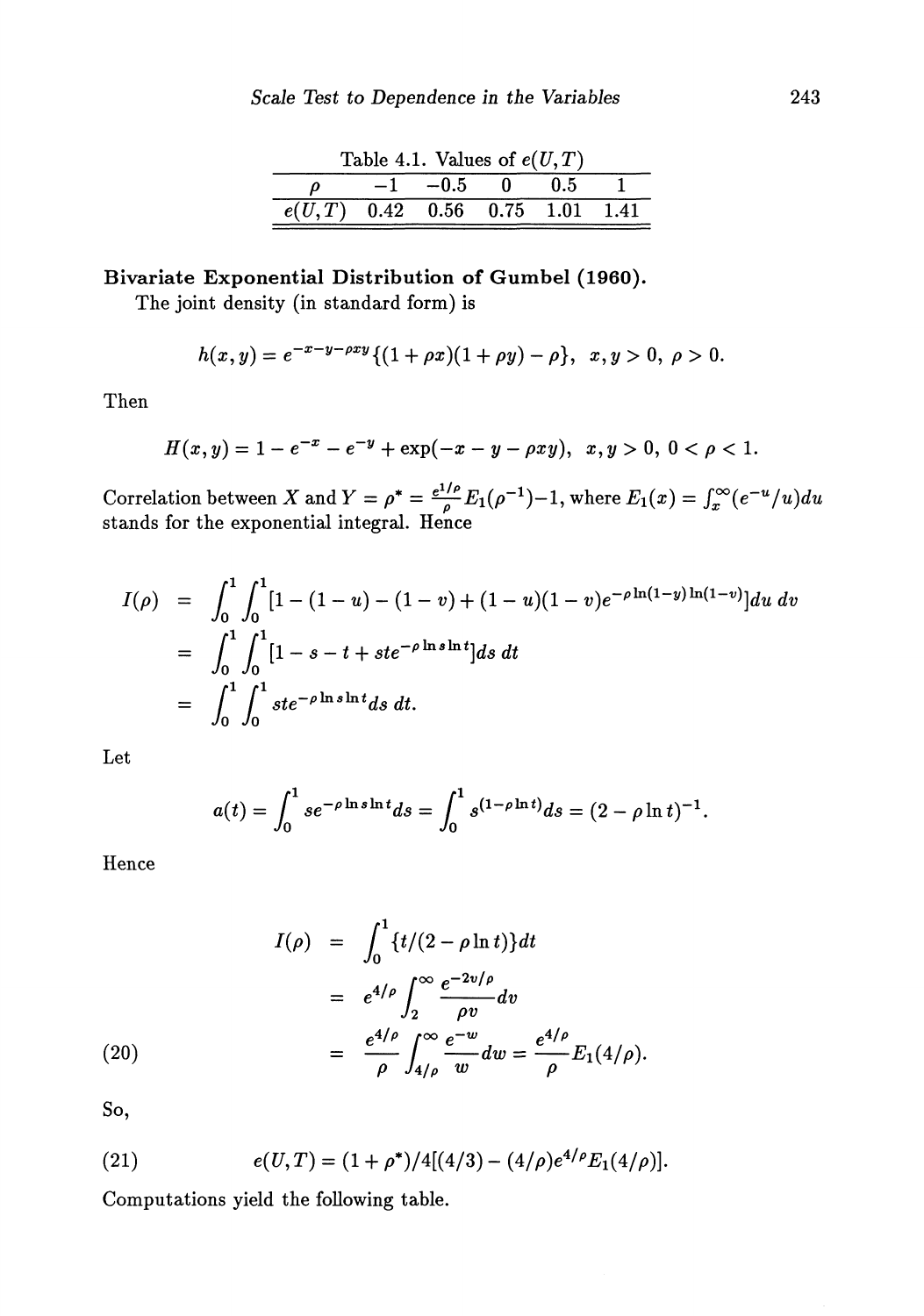| Table 4.2. Values of $e(U, T)$                             |  |  |  |  |  |                                           |  |  |  |  |
|------------------------------------------------------------|--|--|--|--|--|-------------------------------------------|--|--|--|--|
|                                                            |  |  |  |  |  | $0$ 0.1 0.2 0.25 0.3 0.4 0.5 0.75 0.8 0.9 |  |  |  |  |
| $1+\rho^*$ 1 0.92 0.85 0.82 0.80 0.876 0.72 0.65 0.64 0.62 |  |  |  |  |  |                                           |  |  |  |  |
| $e(U,T)$ 0.75 0.64 0.56 0.53 0.50 0.45 0.42 0.34 0.33 0.31 |  |  |  |  |  |                                           |  |  |  |  |

 $T<sub>ab</sub>$ <sub>12</sub>. 4.2. Values of  $e(H,T)$ 

## **The Bivariate Exponential Distribution of Marshall and Olkin (1967).** In standard form, we have

$$
P(X > x, Y > y) = \exp[-x - y - \rho \max(x, y)], \quad \rho, x, y > 0
$$

where

$$
EX = EY = (1+\rho)^{-1}
$$

and correlation between *X* and  $Y = \rho^* = \rho/(2 + \rho)$ . Thus

(22) 
$$
H(x,y) = P(X \le x) + P(Y \le y) - 1 + P(X > x, Y > y)
$$

$$
= 1 - e^{-x(1+\rho)} - e^{-y(1+\rho)} + e^{-x-y-\rho \max(x,y)}.
$$

Hence

$$
I(\rho) = \int_0^1 \int_0^1 [u + v - 1 + \exp\{\frac{\ln(1 - u) + \ln(1 - v)}{(1 + \rho)} - \frac{\rho}{(1 + \rho)}\}\times \max(-\ln(1 - u), -\ln(1 - v))\}]du dv
$$
  
= 
$$
2 \iint_{0 < v < u < 1} (1 - u)(1 - v)^{(1 + \rho)^{-1}} dv du = (1 + \rho)/(4 + 3\rho).
$$

So,

(23) 
$$
A = (2/3) - 2I(\rho) = 2/3(4 + 3\rho).
$$

Consequently,

(24) 
$$
e(U,T) = 3(1+\rho)(4+3\rho)/8(2+\rho).
$$

|                                         |  | Table 4.3. Values of $e(U,T)$ |  |
|-----------------------------------------|--|-------------------------------|--|
|                                         |  | $0$ 0.5 1.0 1.5 2.0 2.5       |  |
| $e(U, T)$ 0.75 1.24 1.75 2.28 2.81 3.35 |  |                               |  |

# **Bivariate Exponential Distribution of Downton (1970).**

The joint density (in standard form) is given by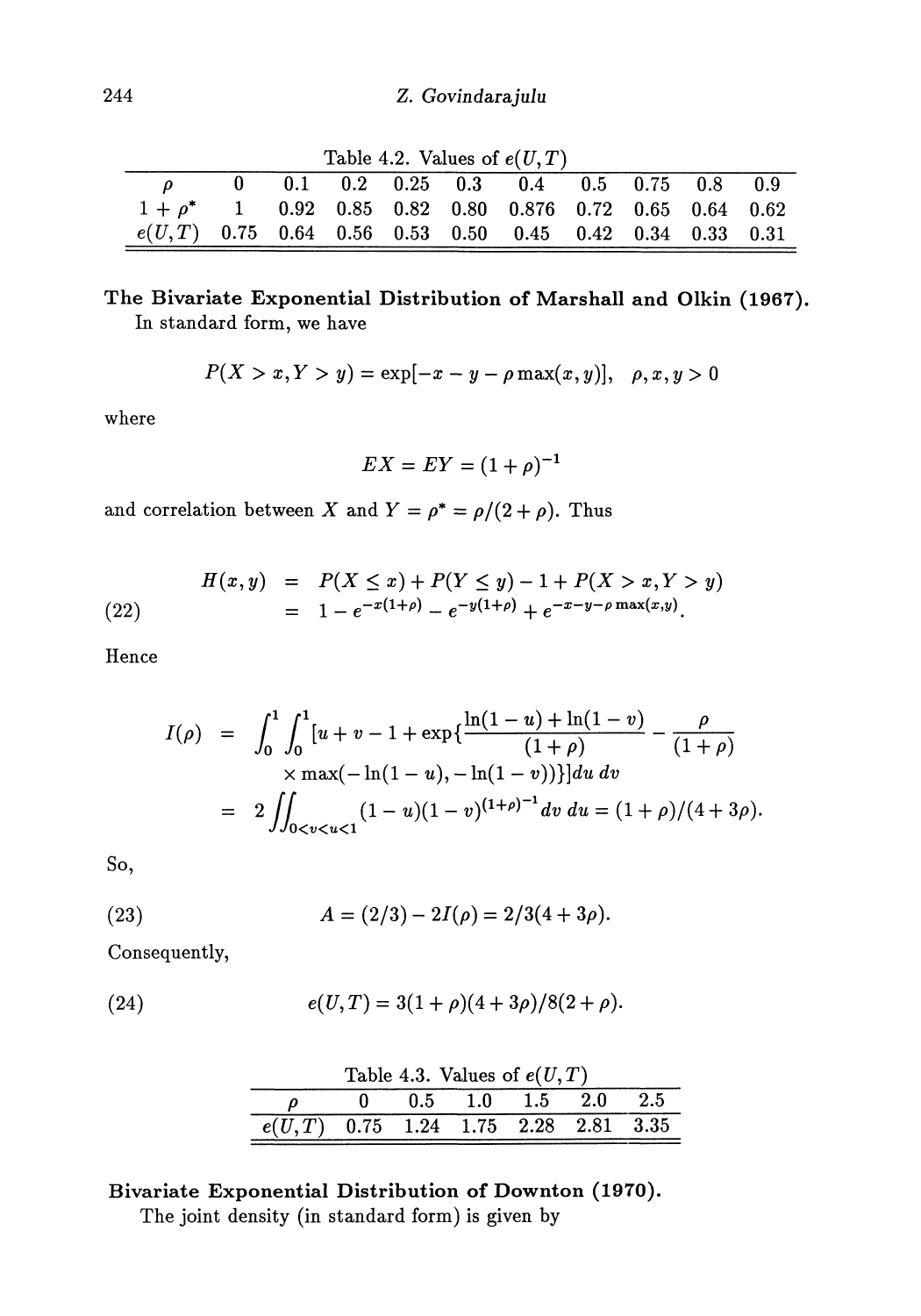$$
h(x,y) = (1 - \rho)^{-1} \exp \left\{-\frac{(x + y)}{1 - \rho}\right\} I_0\left(\frac{2\sqrt{\rho xy}}{1 - \rho}\right), \ \ x, y, \rho > 0,
$$

where  $I_0$  denotes the modified Bessel function of order zero. Thus

$$
H(x,y)=(1-\rho)^{-1}\int_0^x\int_0^y e^{-(u+v)/(1-\rho)}I_0\left(\frac{2\sqrt{\rho uv}}{1-\rho}\right)du\;dv.
$$

Using the expansion  $I_0(z) = \sum_{k=0}^{\infty} (\frac{1}{4}z^2)^k / (k!)^2$  we have

$$
H(x,y) = \sum_{k=0}^{\infty} (1-\rho)\rho^k \left( \int_0^{x/(1-\rho)} \frac{u^k e^{-u}}{k!} du \right) \left( \int_0^{y/(1-\rho)} \frac{v^k e^{-v}}{k!} dv \right).
$$

Hence

$$
I(\rho) = \int_0^{\infty} \int_0^{\infty} H(x, y) e^{-(x+y)} dx dy = \sum_{k=0}^{\infty} (1 - \rho) \rho^k
$$
  
 
$$
\times \left[ \int_{x=0}^{\infty} e^{-x} \left( \int_0^{x/(1-\rho)} \frac{u^k e^{-u}}{k!} du \right) dx \right]^2.
$$

Consider

$$
a(\rho) = \int_0^\infty e^{-x} \left( \int_0^{x/(1-\rho)} \frac{u^k e^{-u}}{k!} du \right)
$$
  
\n
$$
= (1-\rho) \int_0^\infty e^{-(1-\rho)s} \left( \int_0^s \frac{u^k e^{-u}}{k!} du \right) ds
$$
  
\n
$$
= (1-\rho) \int_0^\infty \frac{u^k e^{-u}}{k!} \left( \int_u^\infty e^{-(1-\rho)s} ds \right) du
$$
  
\n
$$
= \int_0^\infty e^{-(2-\rho)u} \frac{u^k}{k!} du = (2-\rho)^{-(k+1)}.
$$

Substituting this in the expression for  $I(\rho)$  we obtain

$$
I(\rho) = \sum_{k=0}^{\infty} (1-\rho)\rho^{k}(2-\rho)^{-2(k+1)} = (1-\rho)/\{(2-\rho)^{2} - \rho\}.
$$

Consequently,

$$
A(\rho) = \frac{2}{3} - 2I(\rho) = \frac{2(1-\rho)^2}{3\{(2-\rho)^2 - \rho\}}.
$$

Straightforward computations yield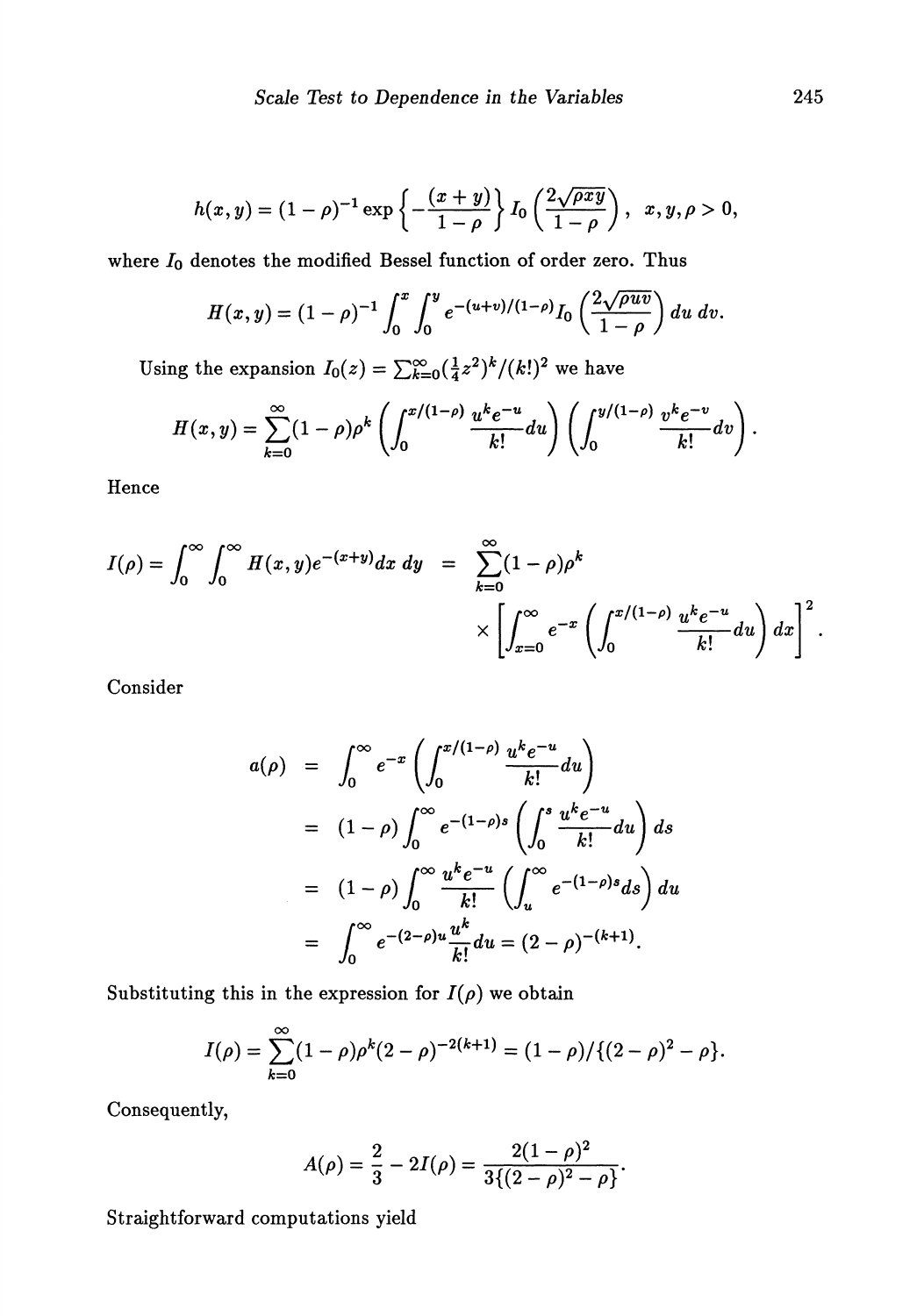$$
\int_0^\infty \int_0^\infty x y h(x,y) dx dy = (1-\rho)^3 \sum_{k=0}^\infty (k+1)^2 \rho^k.
$$

Next, writing  $(k + 1)^2 = (k + 1)(k + 2) - (k + 1)$  and summing the right hand side series we obtain

$$
E(ZW)=1+\rho.
$$

Hence  $\rho^* = \rho$  and consequently

(25) 
$$
e(U,T) = (1+\rho)/8A = 3(1+\rho)\{(2-\rho)^2 - \rho\}/16(1-\rho)^2 = 3(1+\rho)(4-\rho)/16(1-\rho).
$$

| Table 4.4. Giving the Values of $e(U,T)$    |  |                       |  |  |  |  |  |  |  |
|---------------------------------------------|--|-----------------------|--|--|--|--|--|--|--|
|                                             |  | $0$ 0.25 0.5 0.75 0.9 |  |  |  |  |  |  |  |
| $e(U,T)$ 0.75 1.17 1.97 4.27 11.04 $\infty$ |  |                       |  |  |  |  |  |  |  |

## **The Bivariate Exponential Distribution of Cowan (1987)** Since

$$
P[X > x, Y > y] = P[X \le x, Y \le y] - P[X \le x] - P[Y \le y] + 1,
$$

one can write the general bivariate distribution function as

$$
H(x,y) = 1 - e^{-\lambda_1 x} - e^{-\lambda_2 y} +
$$
  
\n
$$
\exp \left[ -\frac{1}{2} \{ \lambda_1 x + \lambda_2 y + (\lambda_1^2 x^2 + \lambda_2^2 y^2 - 2\lambda_1 \lambda_2 x y \cos a)^{\frac{1}{2}} \} \right],
$$
  
\n
$$
x, y > 0, 0 < a < \pi.
$$

Using the standard bivariate distribution

$$
I(a) = \int_0^\infty \int_0^\infty H(x, y) dF(x) dF(y)
$$
  
\n
$$
= \int_0^\infty \int_0^\infty [1 - e^{-x} - e^{-y} + e^{-\frac{1}{2}\{(x+y)+(x^2+y^2-2xy\cos a)^{\frac{1}{2}}\}}]e^{-x-y} dx dy
$$
  
\n
$$
= \int_0^\infty \int_0^\infty e^{-\frac{3}{2}(x+y)-\frac{1}{2}(x^2+y^2-2xy\cos a)^{\frac{1}{2}}} dx dy
$$
  
\n
$$
= \int_0^{\pi/2} \frac{4d\theta}{9(\cos\theta + \sin\theta)^2 + 1 - \sin 2\theta \cos a + 6(\cos\theta + \sin\theta)(1 - \sin 2\theta \cos a)^{\frac{1}{2}}}
$$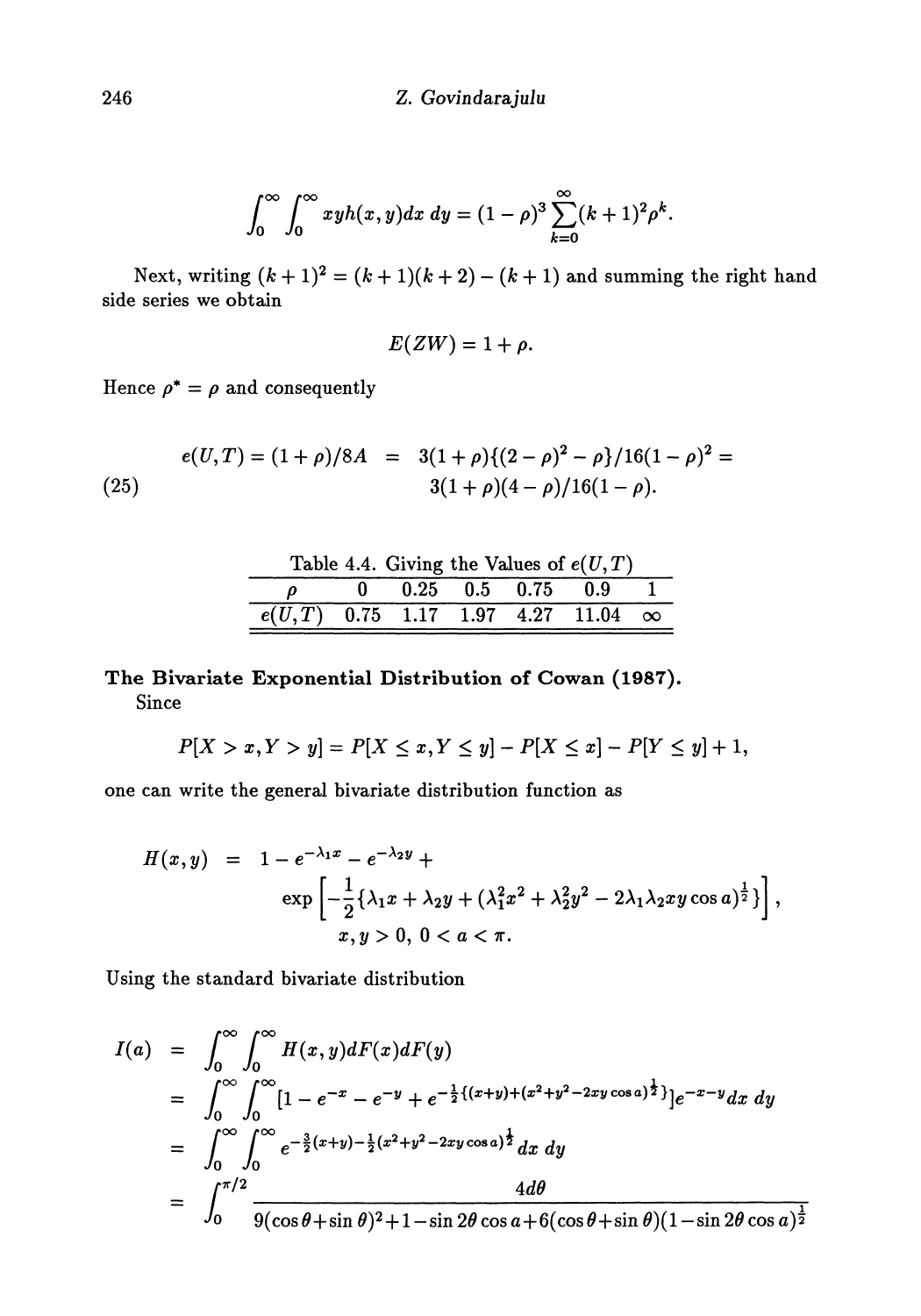after using a polar coordinate transformation. Hence

$$
I(a) = 4 \int_0^{\pi/2} \frac{d\theta}{10 + (9 - \cos a)\sin 2\theta + 6(\cos \theta + \sin \theta)(1 - \sin 2\theta \cos \theta)^{\frac{1}{2}}}
$$
  

$$
I(a) = 2 \int_0^{\pi/2} \frac{d\theta}{5 + (5 - \eta)\sin 2\theta + 3(\cos \theta + \sin \theta)(1 + \sin 2\theta - 2\eta \sin 2\theta)^{\frac{1}{2}}}
$$

where  $\eta = (1 + \cos a)/2$ . One can compute (starting with the double integral)

$$
I(\pi) = 1/4
$$
, and  $I(0) = 1/3$ .

$$
A = \frac{2}{3} - 2I(a)
$$
  
\n
$$
2A = 4(\frac{1}{3} - I(a))
$$
  
\n
$$
e(U, T) = (1 + \rho^*)/8A.
$$

Also, Cowan (1987) gives

Corr(X,y) = **1** ifo = **0** 4 **Γ** 1 - cos *α* 1 + ΓΊM-T ; 1 + cos β [ **1** + cos *α* = **0** if = π. **2 ,1** l ) , forO<α<π , **1** — cos *α* **J**

Computations yield Table 4.5 giving values of  $I(a)$ , the correlation between X and *Y* and  $e(U,T)$ .

Table 4.5. Values of  $I(a)$ , the Correlations between X and Y

| and $e(U,T)$ |              |            |              |              |             |              |             |
|--------------|--------------|------------|--------------|--------------|-------------|--------------|-------------|
| a            |              | $30^\circ$ | $60^{\circ}$ | $90^{\circ}$ | $120^\circ$ | $-105^\circ$ | $180^\circ$ |
| Corr(X, Y)   | $\mathbf{1}$ | .728.434   |              | .227         | .096        | .023         |             |
| I(a)         | .333         |            | .318.295     | .276         | .262        | .253         | .250        |
| e(U,T)       | $\infty$     |            | 6.88 2.36    | 1.33         | $0.95$ 0.79 |              | 0.75        |

### **Bivariate Exponential Distribution of Sarkar (1987).**

Sarkar (1987) obtains an absolutely continuous bivariate exponential distribu tion given by (for  $\lambda_1, \lambda_2 > 0$  and  $\lambda_{12} \ge 0$ )

$$
P[X \ge x, Y \ge y] = \exp\{-(\lambda_2 + \lambda_{12})y\}\{1 - [B(\lambda_1y)]^{-\gamma}[B(\lambda_1x)]^{1+\gamma}\} \text{ if } 0 < x \le y
$$
\n
$$
= \exp\{-(\lambda_1 + \lambda_{12})x\}\{1 - [B(\lambda_2x)]^{-\gamma}[B(\lambda_2y)]^{1+\gamma}\} \text{ if } x \ge y > 0,
$$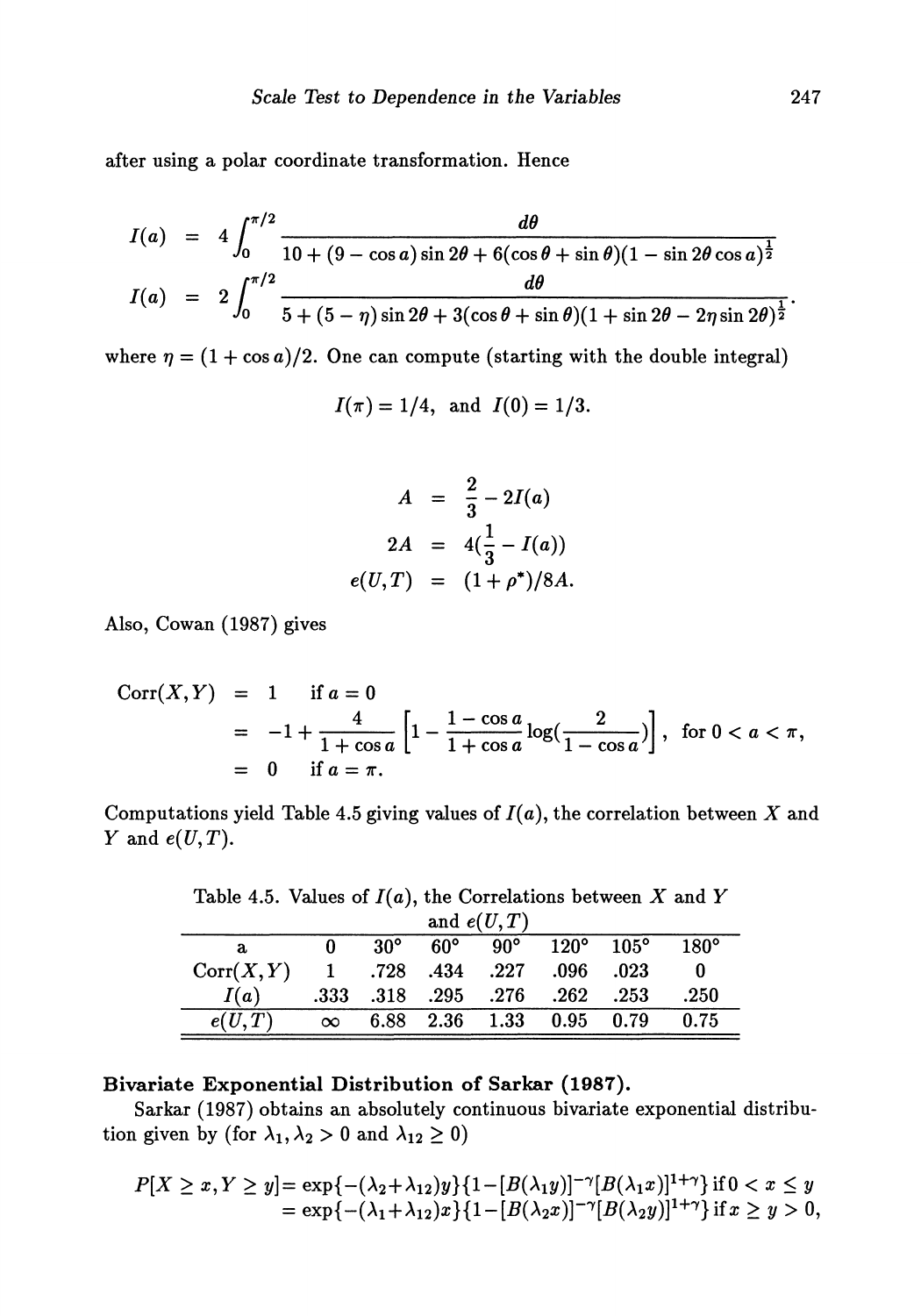where  $\gamma = \lambda_{12}/(\lambda_1 + \lambda_2), B(z) = 1 - \exp(-z)$  for  $z > 0$ . Notice that X and Y are independent if  $\lambda_{12} = 0$ . Considering the standard form, that is, when  $\lambda_1 = \lambda_2 = 1$ and  $\lambda_{12} = \rho$  we have  $E(Z) = E(\lambda_1 X) = (1 + \rho)^{-1}$ ,  $EW = E(\lambda_2 Y) = (1 + \rho)^{-1}$ ,  $\text{Var } Z = \text{Var } W = (1 + \rho)^{-2}$ , and correlation between Z and W is

$$
Corr(Z, W) = \rho^* = \frac{\rho}{2+\rho} \left[ 1 + 2 \sum_{j=1}^{\infty} \frac{j!}{2+\rho+2j} \prod_{k=1}^j (2+\rho+k)^{-1} \right].
$$

Since

 $P[Z \leq z, W \leq w] = 1 - P(Z \geq z) - P(W \geq w) + P(Z \geq z, W \geq w).$ We obtain

$$
I(\rho) = \int_0^1 \int_0^1 H(F^{-1}(u), F^{-1}(v)) du dv
$$
  
\n
$$
= 1 - \int_0^1 (1 - u) du - \int_0^1 (1 - v) dv
$$
  
\n
$$
+ \int_{u \le v} (1 - v)^{(1 + \rho)} \{1 - v^{-\rho/2} u^{1 + (\rho/2)}\} du dv
$$
  
\n
$$
+ \int_{u > v} (1 - u)^{(1 + \rho)} \{1 - u^{-\rho/2} v^{1 + (\rho/2)}\} du dv
$$
  
\n
$$
= 2 \int_{0 < u \le v < 1} (1 - v)^{(1 + \rho)} \{1 - v^{-\rho/2} u^{1 + (\rho/2)}\} du dv
$$
  
\n
$$
= 2 \left[ \int_0^1 (1 - v)^{(1 + \rho)} v dv - (2 + \rho/2)^{-1} \int_0^1 v^2 (1 - v)^{1 + (\rho/2)} dv \right]
$$
  
\n
$$
= 2 \left[ \frac{1}{(3 + \rho)(2 + \rho)} - (2 + \rho/2)^{-1} \frac{2}{(4 + \rho/2)(3 + \rho/2)(2 + \rho/2)} \right]
$$
  
\n
$$
= 2 \left[ \frac{1}{(3 + \rho)(2 + \rho)} - \frac{32}{(8 + \rho)(6 + \rho)(4 + \rho)^2} \right].
$$

Hence

$$
A(\rho) = 2\left[\frac{1}{3} - \frac{2}{(3+\rho)(2+\rho)} + \frac{64}{(8+\rho)(6+\rho)(4+\rho)^2}\right].
$$

Then one can easily evaluate

$$
e(U,T)=(1+\rho^*)/8A.
$$

| Table 4.6. Values of $\rho^*$ , $A(\rho)$ and $e(U,T)$ |                                    |  |  |
|--------------------------------------------------------|------------------------------------|--|--|
|                                                        | for some selected values of $\rho$ |  |  |

|                                              | Tor some selected values of $\rho$                  |                             |  |  |  |  |  |  |  |
|----------------------------------------------|-----------------------------------------------------|-----------------------------|--|--|--|--|--|--|--|
| $\rho$                                       |                                                     | $0$ 0.5 1.0 1.5 2.0 2.5 3.0 |  |  |  |  |  |  |  |
|                                              | $A(\rho)$ 0.167 0.324 0.414 0.472 0.511 0.539 0.560 |                             |  |  |  |  |  |  |  |
|                                              | $\rho^*$ 0 0.274 0.418 0.507 0.555 0.617 0.653      |                             |  |  |  |  |  |  |  |
| $e(U, T)$ 0.75 0.49 0.43 0.40 0.38 0.38 0.37 |                                                     |                             |  |  |  |  |  |  |  |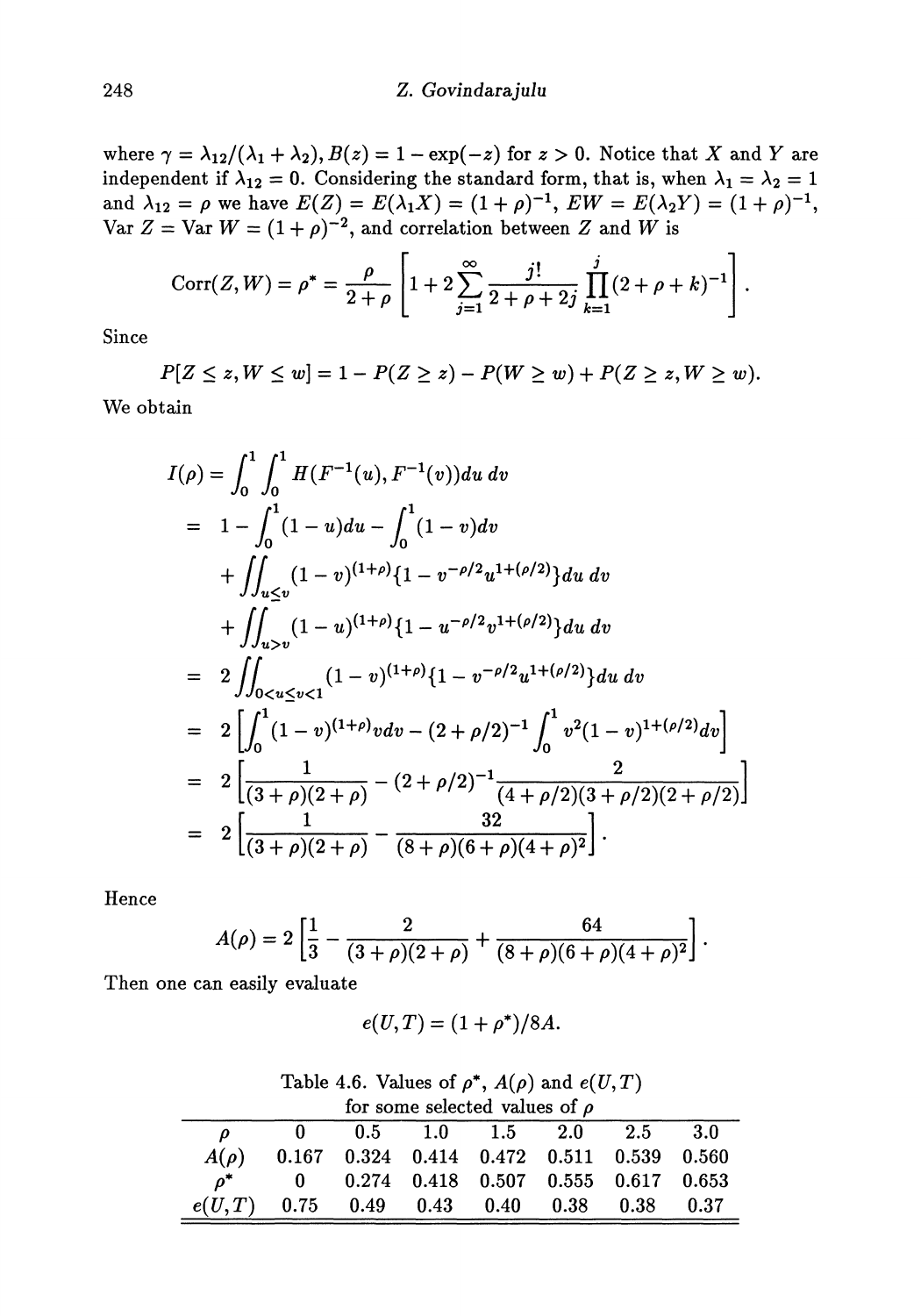**Concluding Remarks.** Mann-Whitney-Wilcoxon test is more robust to positive dependence in the  $X, Y$  variables while testing for scale alternative with certain bivariate exponential distributions for  $(X, Y)$ . This is true for the bivariate exponential forms due to Morgenstern (1956), Gumbel (1960), Downton (1970), Cowan (1987), and Marshall and Olkin (1967). However, surprisingly for the bivariate form due to Sarkar (1987), the MWW test is sensitive to positive dependence between the variables *X* and *Y.*

#### REFERENCES

- ABRAMOWICZ, M. and STEGUN, LA. (1964). *Handbook of Mathematical Functions.* National Bureau of Standards, Applied Math. Series #55, 227-252.
- BASU, A.P. (1988). Multivariate exponential distributions and their applications in reliability. *Handbook of Statistics* 7 (P.R. Krishnaiah and C.R. Rao, eds.), North Holland, 467-477.
- COWAN, R. (1987). A bivariate exponential distribution arising in random geometry. *Ann. Inst. Statist. Math.* 39, Part A, 103-111.
- DOWNTON, F. (1970). Bivariate exponential distributions in reliability theory. *J. Roy. Statist. Soc. B* 32 408-417.
- GOVINDARAJULU, Z. (1975). Robustness of Mann-Whitney-Wilcoxon test to dependence in the variables. *Studia Scientiarum Mathematicarum Hungarica* 10 39-45.
- GOVINDARAJULU, Z., LECAM, L., and RAGHAVACHARI, M. (1967). Generalizations of theorems of Chernoff-Savage on the asymptotic normality of test statistics. *Proc. Fifth Berkeley Symp. Math. Statist, and Prob.* University of California Press, 609-638.
- GUMBEL, E.J. (1960). Bivariate exponential distribution. *J. Amer. Statist. Assoc.* 55
- 698-707. HAWKES, A.G. (1972). A bivariate exponential distribution with applications to relia bility. *J. Roy. Statist. Soc.* Ser. B 34 129-131.
- HOLLANDER, M., PLEDGER, G., and LIN, P.E. (1974). RODUSTNESS OF the WIICOXON test to a certain dependency between samples. *Ann. Statist.* 2 177-181.
- JOHNSON, N.L. and KOTZ, S. (1972). *Distributions in Statistics: Continuous Multivariate Distributions.* John Wiley, New York. Chapter 41, Section 3.
- MARSHALL, A.W. and OLKIN, I. (1967). A generalized bivariate exponential distribu tion. /. *Appl. Prob.* 4 291-302.
- MORGENSTERN, D. (1956). Einfache beispiele zweidimensionalar verteilungen. *Mitteilungsblatt fur mathematische Statistik* 8 234-235.
- NAGAO, M. and KADOYA, M. (1971). Two-variate exponential distribution and its numerical table for engineering application. *Bulletin of the Disaster Prevention Research Institute* 20, No. 3, 183-215.
- PAULSON, A.S. (1973). A characterization of the exponential distribution and a bivariate exponential distribution. *Sankhyά Ser. A.* 35 69-78.
- RAFERTY, A.C. (1984). A continuous multivariate exponential distribution. *Comm. Statist,* Part *A—Theory and Methods* 13 947-965.
- SARKAR, S.K. (1987). A continuous bivariate exponential distribution. *J. Amer. Statist. Assoc.* 82 667-675.